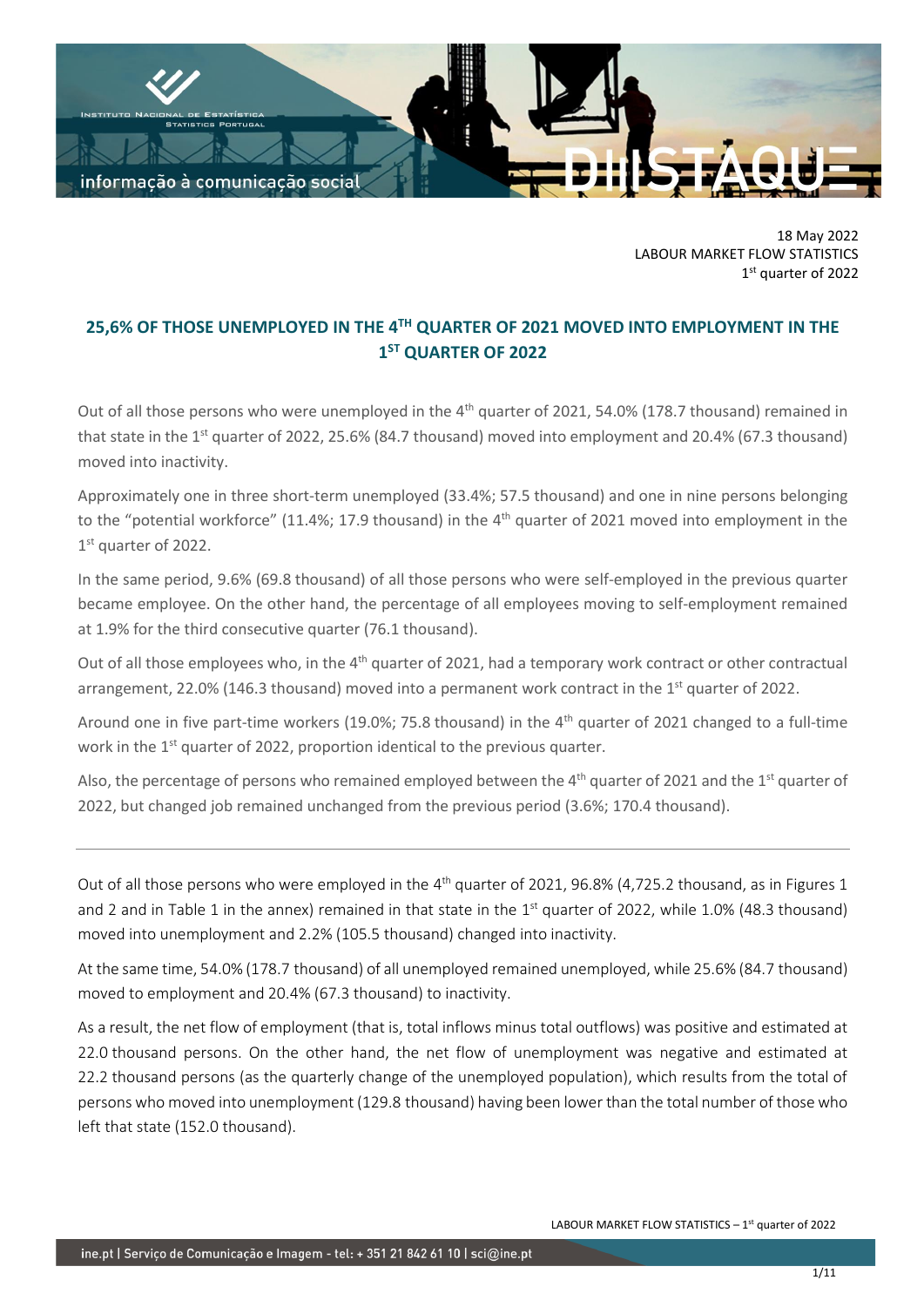



Figure 3 shows that approximately one in three short-term unemployed (33.4%) and one in nine persons belonging to the "potential workforce" (11.4%) in the 4<sup>th</sup> quarter of 2021 changed into employment in the 1<sup>st</sup> quarter of 2022. In the same period, 17.2% of the long-term unemployed and 2.2% of other inactive also moved into employment.







Figure 4. Quarterly flows between unemployment and type of inactivity (in % of initial status)

Source: Statistics Portugal, Labour Force Survey - 1<sup>st</sup> quarter of 2022.

#### Notes:

Potential workforce - the group of inactives available to work, but not looking for a job and of inactives searching for a job, but not available to work.

Other inactivity - includes every inactive person who is not part of "Potential workforce".

**Other inactivity (16-89)**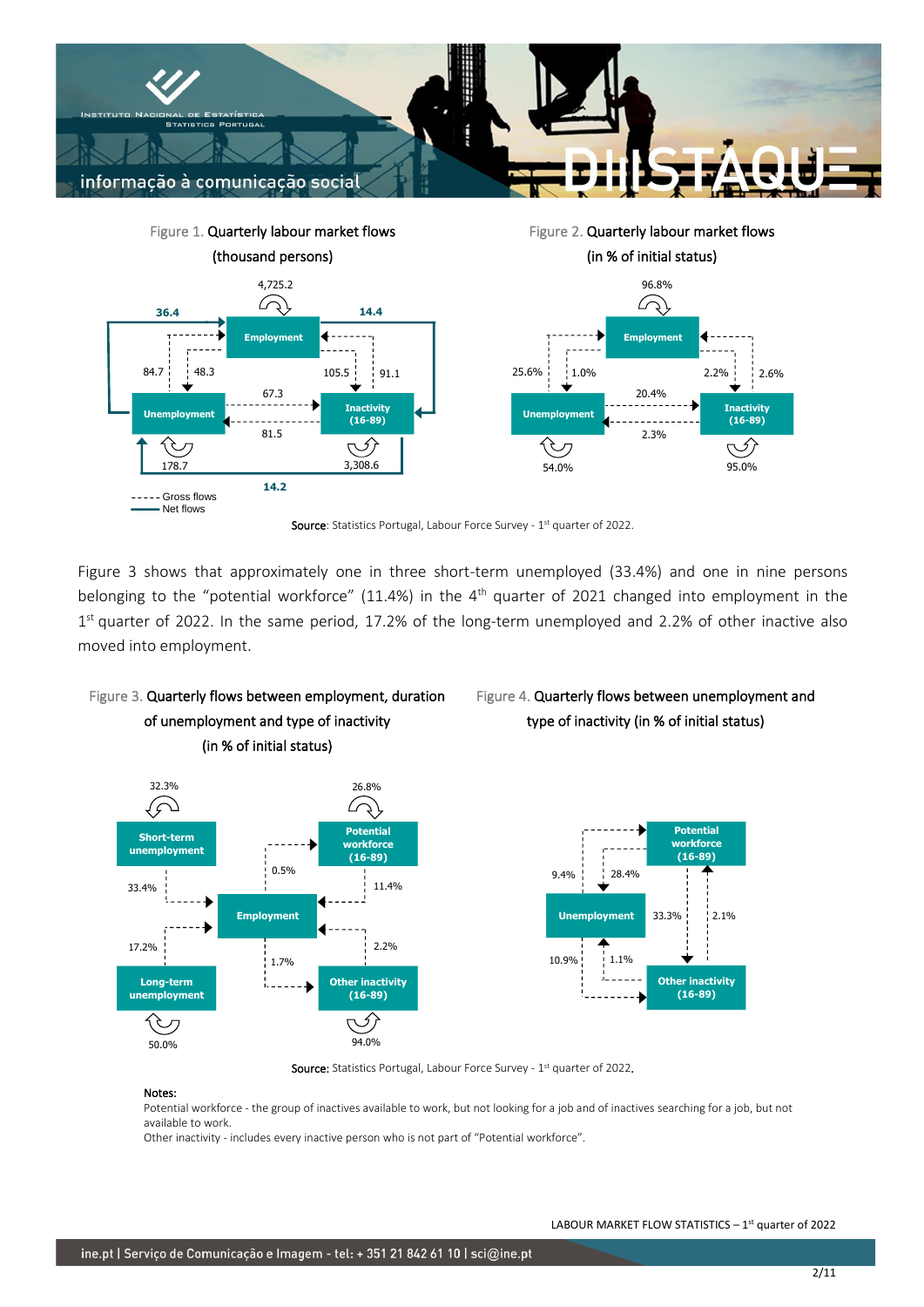

According to Figure 4, 28.4% of all those in the "potential workforce" in the  $4<sup>th</sup>$  quarter of 2021 moved into unemployment in the  $1<sup>st</sup>$  quarter of 2022. Those are persons who, in the  $4<sup>th</sup>$  quarter of 2021, did not actively search for a job or did not show availability to start working in the reference week or in the following two weeks if they had found a job and who, in the  $1<sup>st</sup>$  quarter of 2022, began to fulfill both criteria (active search and availability to start working), thus integrating the unemployed population.

It should also be noted that 33.3% of those who were in the "potential workforce" in the 4<sup>th</sup> quarter of 2021 moved to the "other inactivity" in the  $1<sup>st</sup>$  quarter of 2022, which means that they no longer actively search for a job or are available to start working in the reference period, thus staying further away from the labour market.

Figure 5 shows the quarterly flows from short-term and long-term unemployment to employment (in % of the initial state) since 2011. In the case of the transition from short-term unemployment to employment, it should be noted the decreases of 10.7 pp in the 2nd quarter of 2020 and 12.7 pp in the  $1<sup>st</sup>$  quarter of 2021, due to the fact that many unemployed in this subgroup were prevented from actively looking for work due the COVID-19 pandemic restrictions. It is also important to mention the decrease of 8.6 pp in the  $3<sup>rd</sup>$  quarter of 2021, corresponding to the fourth largest decrease in the series, which also occurred in the pandemic period.









Source: Statistics Portugal, Labour Force Survey - 1<sup>st</sup> quarter of 2022.

Figure 6, relating to the same data series, shows the quarterly odds ratio between the flow from short-term unemployment to employment with the flow from long-term unemployment to employment. Over the series, it is found that, on average, the probability of an unemployed for less than 12 months changing to employment in the following quarter is 2.4 times the probability of an unemployed for 12 or more months changing to employment. The highest value of the series (3.9) was observed in the 4<sup>th</sup> quarter of 2020 and the lowest value (1.3) was observed in the following quarter.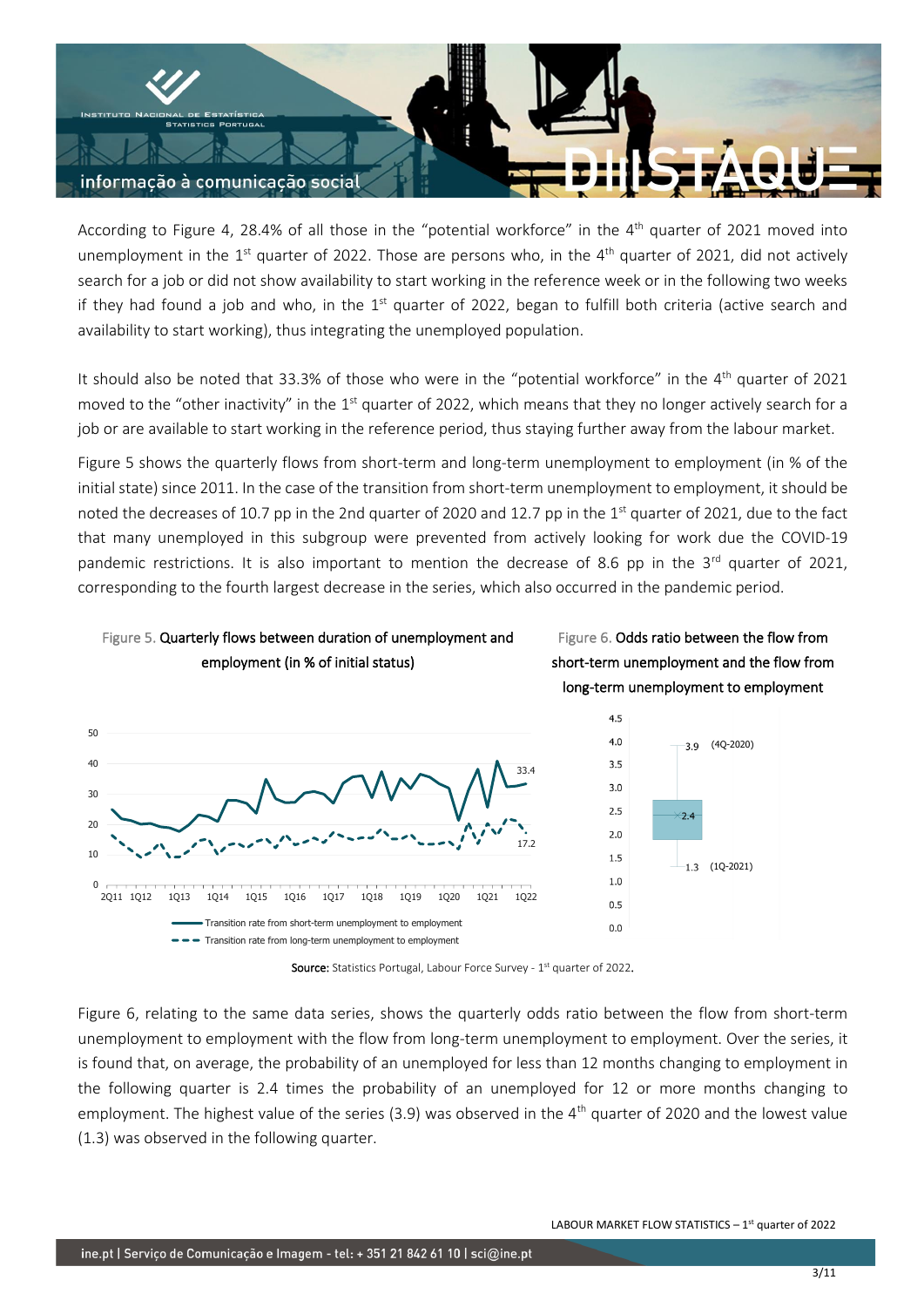

In the case of flows to employment by type of inactivity, the results for the same period (Figure 7) shows that the most significant negative changes in the flow of "potential workforce" to employment occurred in the 1<sup>st</sup> quarter of 2021 (-7.9 pp) and in the 1<sup>st</sup> quarter of 2022 (-6.0 pp). Figure 8 shows that, on average, the probability of an inactive person in the "potential workforce" group changing to employment within a quarter is 5.6 times the probability of a person in the "other inactivity" group changing to employment, having the highest value (9.0) in the 2<sup>nd</sup> quarter of 2019.



Figure 9 shows that, from the 4<sup>th</sup> quarter of 2021 to the 1<sup>st</sup> quarter of 2022, 9.6% (69.8 thousand) of those selfemployed became employee.

In the same period, 1.9% (76.1 thousand) of those who were employee moved to self-employment.





Source: Statistics Portugal, Labour Force Survey - 1<sup>st</sup> quarter of 2022.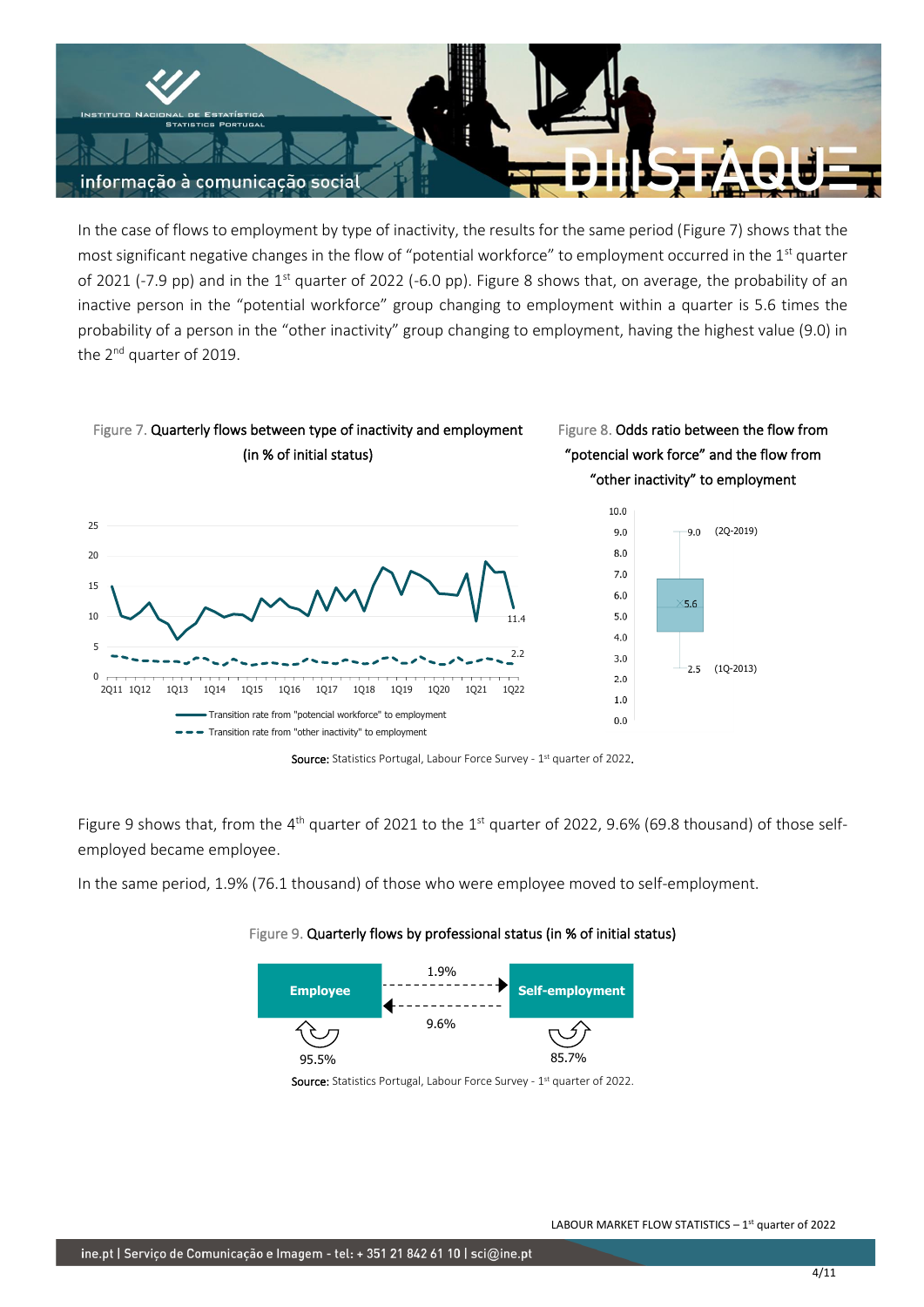

From the 1st quarter of 2011 to the 1st quarter of 2022, the percentage of self-employed workers moving to employee reached the highest value in the  $2^{nd}$  quarter of 2011 (12.9%) and the lowest value in the 3<sup>rd</sup> quarter of 2013 (7.0%).

From the  $3<sup>rd</sup>$  to the  $4<sup>th</sup>$  quarter of 2013, the percentage of persons who were employee and moved to selfemployment decreased from 2.1% to 1.3%, which corresponds to the sharper quarterly change (-0.8 pp) of the series.



Figure 10. Quarterly flows by professional status (in % of initial status)

Of all employees that had a temporary job or other contractual arrangement in the 4<sup>th</sup> quarter of 2021, 22.0% moved to a permanent work contract in the  $1<sup>st</sup>$  quarter of 2022.



### Figure 11. Quarterly flows by permanency of the job (in % of initial status)

Source: Statistics Portugal, Labour Force Survey - 1<sup>st</sup> quarter of 2022.

#### Notes:

Permanent job - employees with a permanent job or work contract of unlimited duration. Temporary job - employees with a temporary job or other contractual arrangement of limited duration.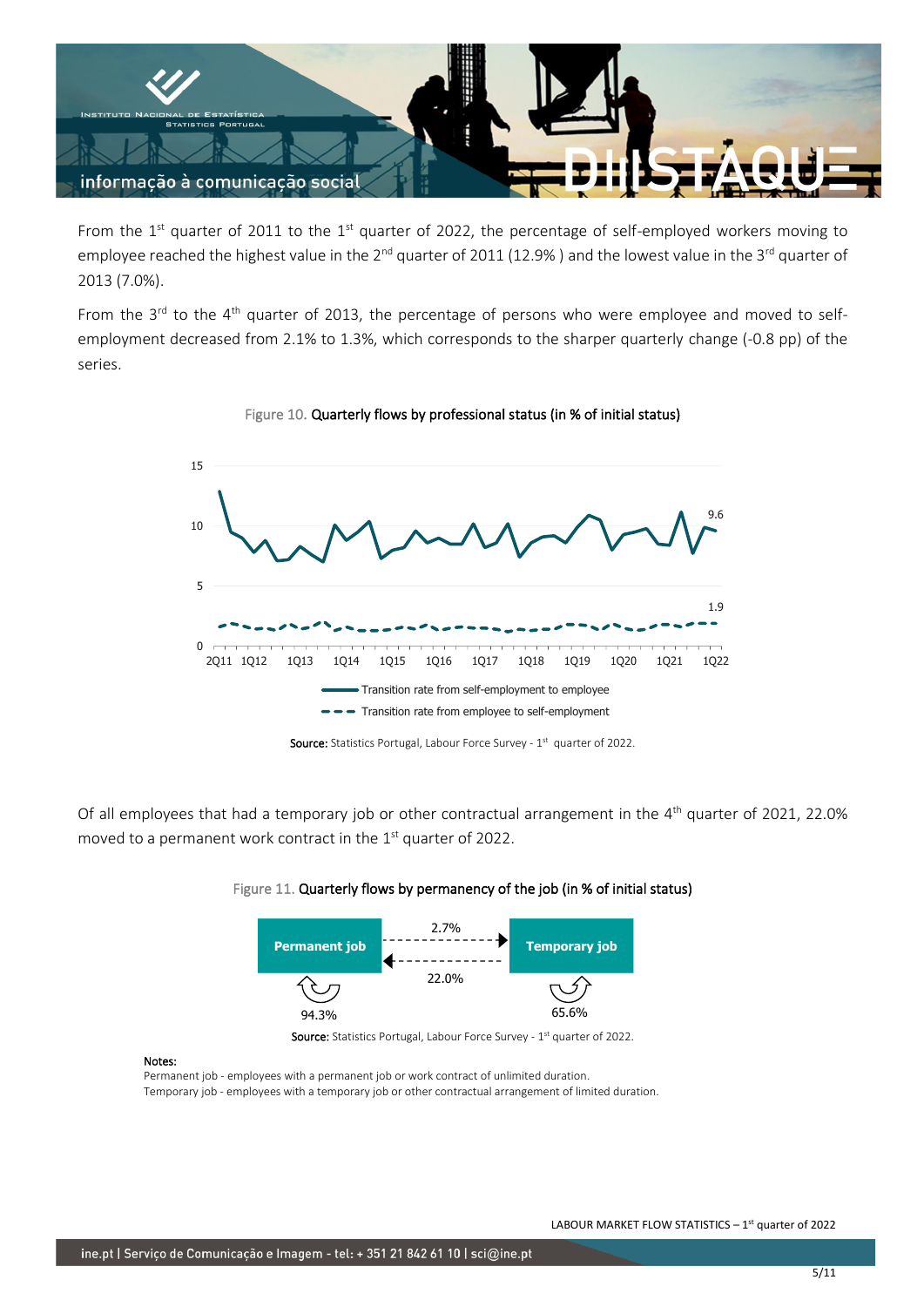

Between the 1<sup>st</sup> quarter of 2011 and the 1<sup>st</sup> quarter of 2022, the percentage of employees who had a temporary job or other contractual arrangement and moved to permanent work contract within a quarter, reached the highest value in the  $2^{nd}$  quarter of 2021 (23.8%) and the lowest value in the 1<sup>st</sup> quarter of 2013 (14.2%).





From the 4<sup>th</sup> quarter of 2021 to the 1<sup>st</sup> quarter of 2022, 19.0% (75.8 thousand) of all workers with a part-time job moved to a full-time job. At the same time, 17.1% (43.7 thousand) of all employees with a part-time job changed to a full-time job.



## Figure 14. Quarterly flows between full-time and part- -time employees (in % of initial status)



Source: Statistics Portugal, Labour Force Survey - 1<sup>st</sup> quarter of 2022.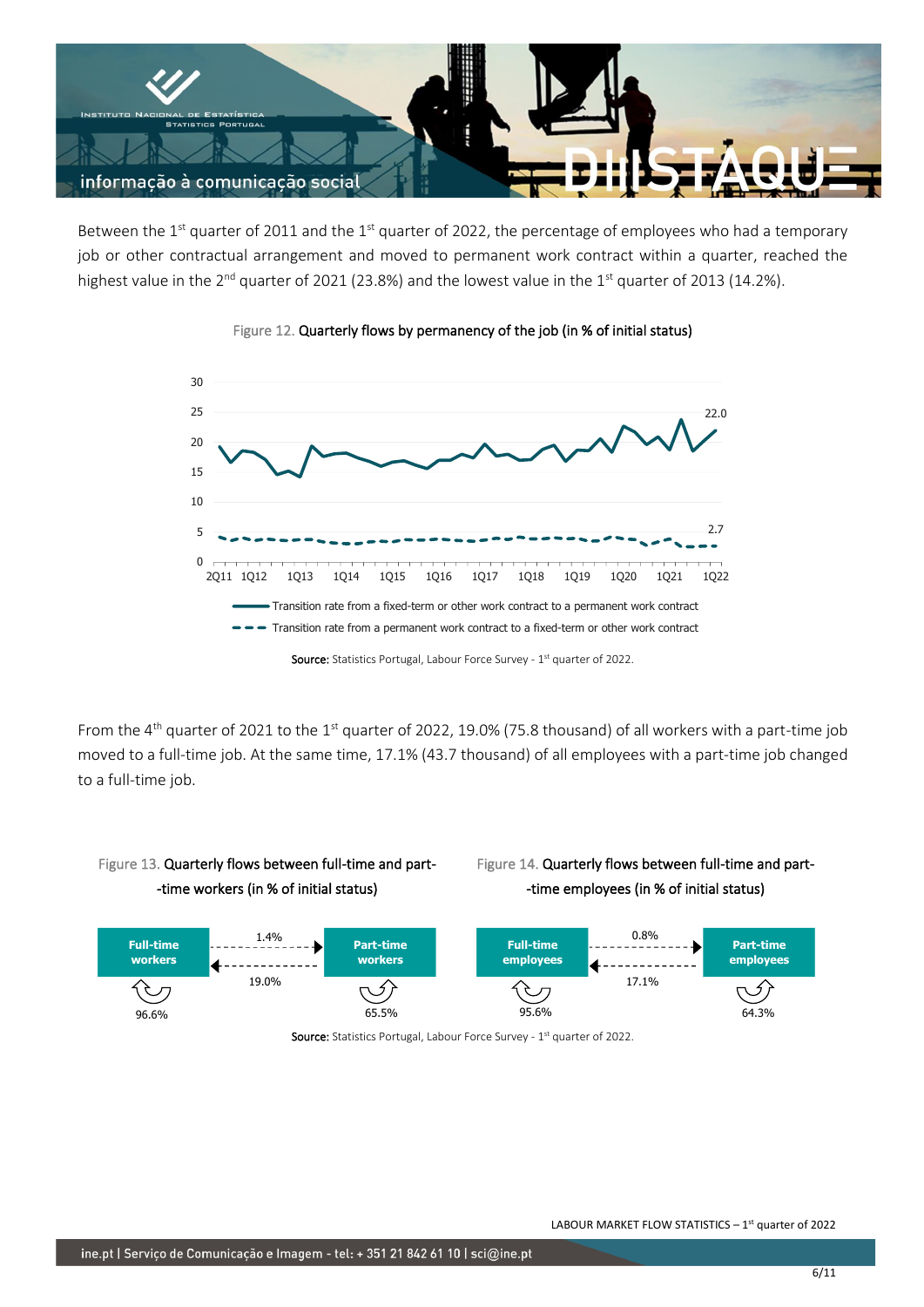

Since 2011, the flow from part-time to full-time workers reached the highest value in the 2<sup>nd</sup> quarter of 2021 (24.2%) and the lowest value in the  $1<sup>st</sup>$  quarter of 2015 (12.6%). Considering the employees, this flow also had its highest (21.4%) and lowest expression (9.9%) in those quarters.

Figure 15. Quarterly flows between full-time and part-time workers and employees (in % of initial status)



Source: Statistics Portugal, Labour Force Survey - 1<sup>st</sup> quarter of 2022.

The percentage of persons who remained in employment between the  $4<sup>th</sup>$  quarter of 2021 and the  $1<sup>st</sup>$  quarter of 2022, but changed job<sup>1</sup> remained unchanged from the previous period (3.6%; 170.4 thousand).

Throughout the series, the highest value was obtained in the  $4<sup>th</sup>$  quarter of 2017 (4.7%) and the lowest in the 1<sup>st</sup> quarter of 2013 (1.9%), marked by the peak of the unemployment rate.

Also to mention the decrease of 1.0 pp in the  $2^{nd}$  quarter of 2020 and 1.3 pp in the  $2^{nd}$  quarter of 2021, coinciding with the more restrictive measures to contain the COVID-19 pandemic.

LABOUR MARKET FLOW STATISTICS  $-1<sup>st</sup>$  quarter of 2022

<sup>&</sup>lt;sup>1</sup> This indicator includes persons who, not having moved directly from one job to another, may have been, within a quarter, temporarily unemployed or inactive before moving to a new job. It excludes, however, persons whose work contracts were renewed with the companies where they worked or with temporary work companies, as they do not constitute a change of employer. The quarterly job-to-job transition rate allows defining the relationship between the employed population moving from one job to another within a quarter and the quarterly flow from employment to employment.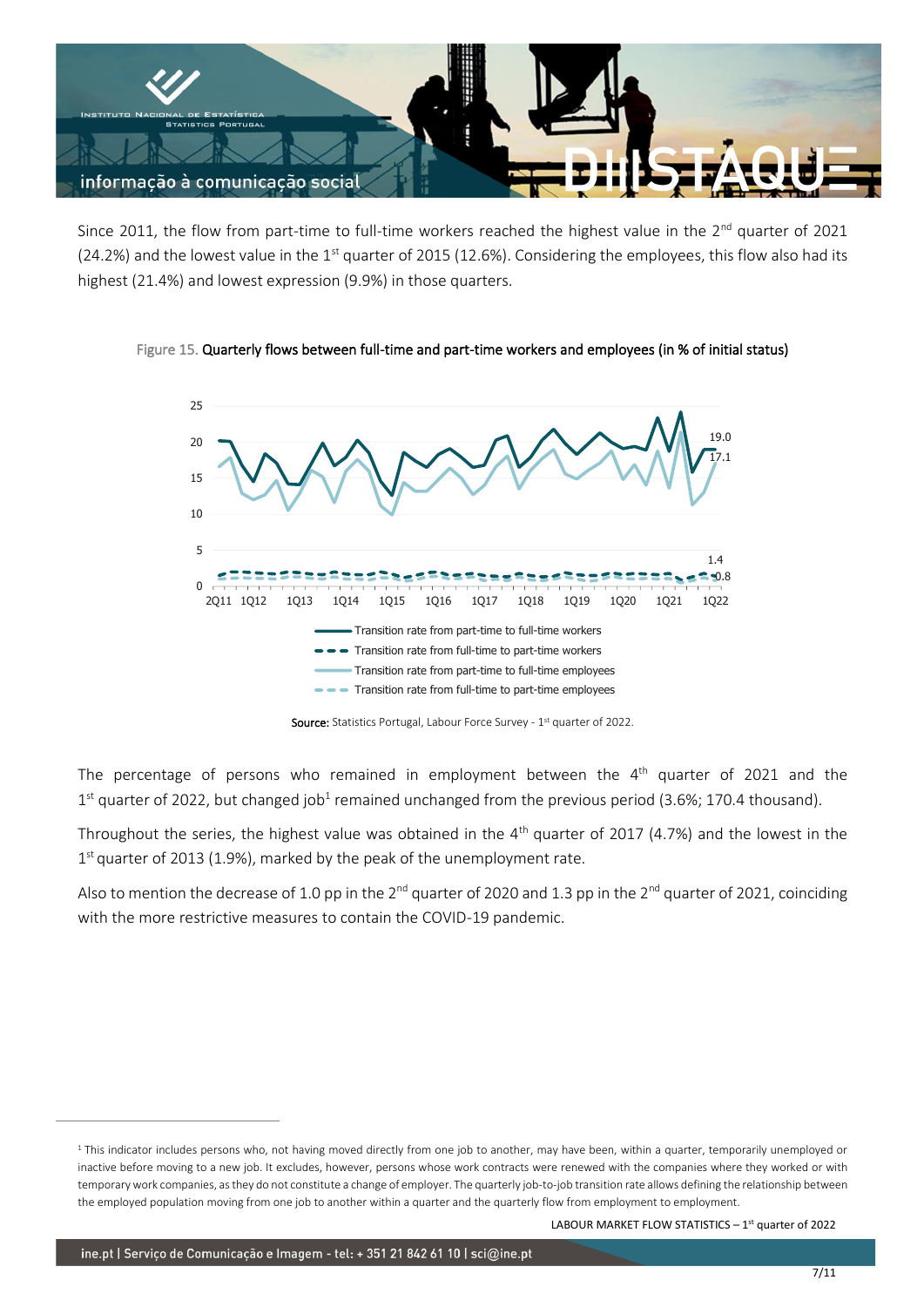

Figure 16. Quarterly job-to-job transition rate (in % of transition employment - employment)



The results of the 4<sup>th</sup> quarter of 2021, released by Eurostat on 13 April 2022<sup>2</sup> concerning the quarterly labour market flows of the population aged between 15 and 74 for comparison between Portugal and the European Union purposes, indicate that 27.7% of those who were unemployed in Portugal in the 3<sup>rd</sup> quarter of the same year moved into employment, this figure being 2.8 pp higher than that of the European Union (25.4%). In the same period, around one in five persons in unemployment in Portugal changed to inactivity (19.3%), while in the European Union this flow was around one in four (23.7%).



Figure 17. Labour market flows in the 4<sup>th</sup> quarter of 2021 in the European Union (EU-27) and Portugal (population aged 15 to 74; in % of initial status)

LABOUR MARKET FLOW STATISTICS  $-1<sup>st</sup>$  quarter of 2022

Source: Eurostat, Transitions in labour market status in the EU, 2021Q3-2021Q4 (population aged 15-74; in % of initial status) [LFSI\_LONG\_Q].

 $^2$  The European Union Labour Market Flows for the 1 $^{\text{st}}$  quarter of 2022 will be released by Eurostat on 5 July 2022. For Portugal, those aged 15 are included in the inactivity into inactivity flow (remain in inactivity).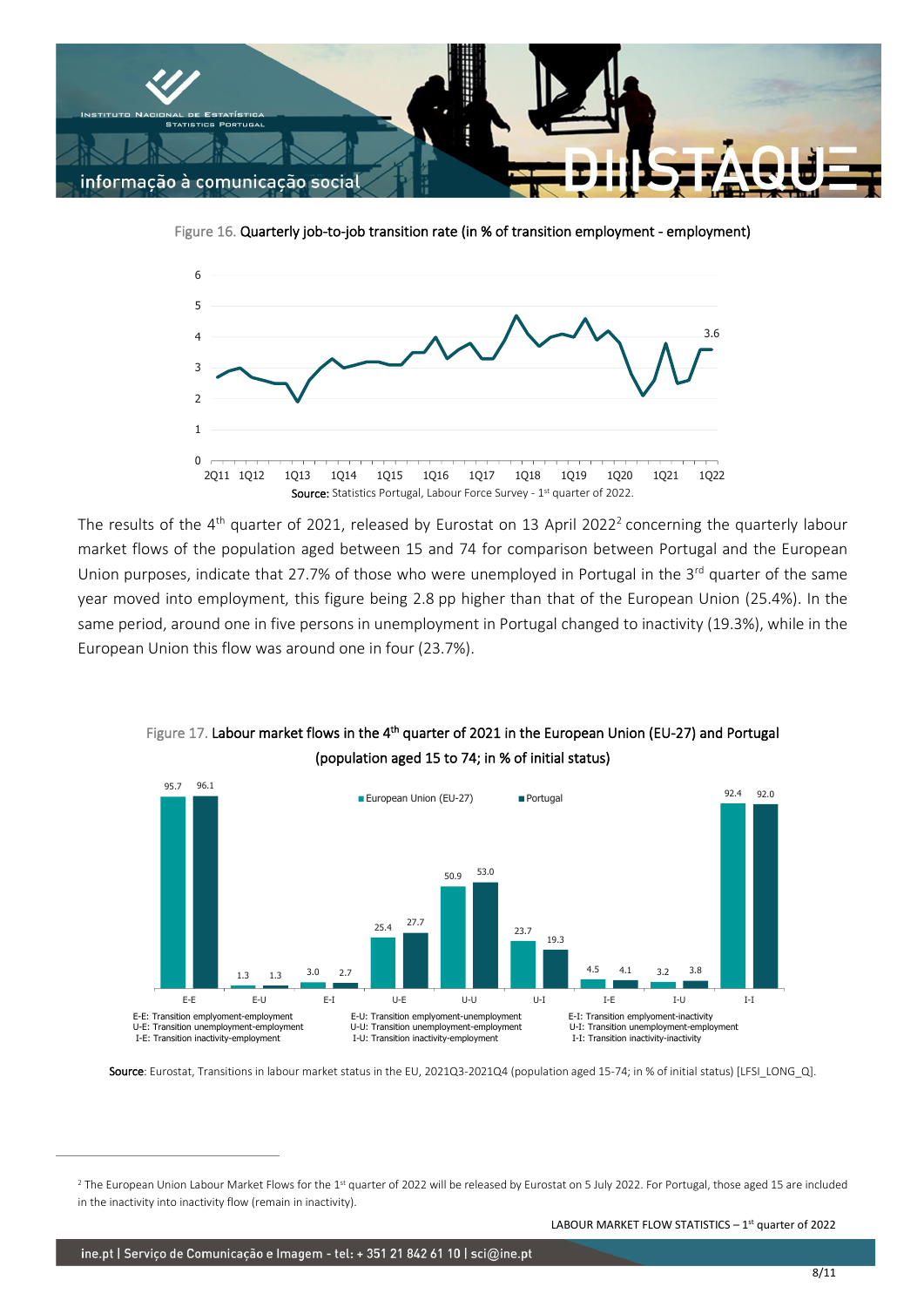

| Portugal                               | <b>Quarterly value</b> |         |         | <b>Rate of change</b> |            |
|----------------------------------------|------------------------|---------|---------|-----------------------|------------|
|                                        | 1Q-2021                | 4Q-2021 | 1Q-2022 | On year               | On quarter |
| <b>Flows</b>                           | <b>Thousand people</b> |         | %       |                       |            |
| Transition employment - employment     | 4,483.1                | 4,684.1 | 4,725.2 | 5.4                   | 0.9        |
| Transition employment - unemployment   | 91.9                   | 62.7    | 48.3    | $-47.5$               | $-23.1$    |
| Transition employment - inactivity     | 155.6                  | 131.3   | 105.5   | $-32.2$               | $-19.6$    |
| Transition unemployment - employment   | 88.9                   | 86.5    | 84.7    | $-4.8$                | $-2.1$     |
| Transition unemployment - unemployment | 200.1                  | 168.2   | 178.7   | $-10.7$               | 6.2        |
| Transition unemployment - inactivity   | 84.1                   | 64.0    | 67.3    | $-20.0$               | 5.1        |
| Transition inactivity - employment     | 109.6                  | 108.4   | 91.1    | $-16.9$               | $-16.0$    |
| Transition inactivity - unemployment   | 68.1                   | 99.7    | 81.5    | 19.7                  | $-18.2$    |
| Transition inactivity - inactivity     | 3,409.7                | 3,305.6 | 3,308.6 | $-3.0$                | 0.1        |
|                                        |                        |         |         |                       |            |
| <b>Flows</b>                           | In % of initial status |         | p.p.    |                       |            |
| Transition employment - employment     | 94.8                   | 96.0    | 96.8    | 2.0                   | 0.8        |
| Transition employment - unemployment   | 1.9                    | 1.3     | 1.0     | $-0.9$                | $-0.3$     |
|                                        | 3.3                    | 2.7     | 2.2     | $-1.1$                | $-0.5$     |
| Transition employment - inactivity     |                        |         |         |                       |            |
| Transition unemployment - employment   | 23.8                   | 27.1    | 25.6    | 1.8                   | $-1.5$     |
| Transition unemployment - unemployment | 53.6                   | 52.8    | 54.0    | 0.4                   | 1.2        |
| Transition unemployment - inactivity   | 22.5                   | 20.1    | 20.4    | $-2.1$                | 0.3        |
| Transition inactivity - employment     | 3.1                    | 3.1     | 2.6     | $-0.5$                | $-0.5$     |
| Transition inactivity - unemployment   | 1.9                    | 2.8     | 2.3     | 0.4                   | $-0.5$     |
| Transition inactivity - inactivity     | 95.0                   | 94.1    | 95.0    | 0.0                   | 0.9        |

## Table 1. Quarterly labour market flows

Source: Statistics Portugal, Labour Force Survey - 1<sup>st</sup> quarter of 2022.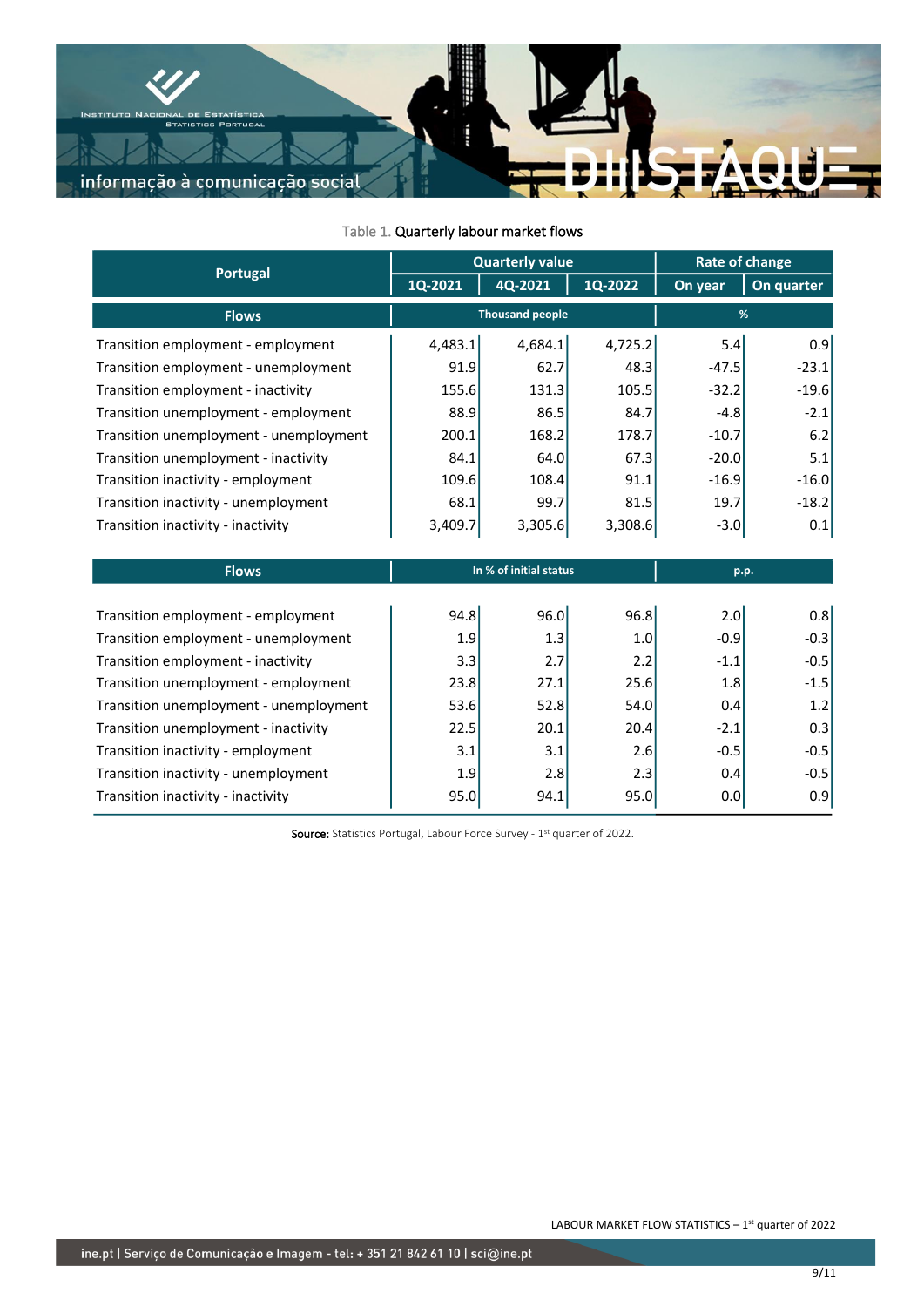

## TECHNICAL NOTE

The main purpose of the Labour Force Survey (LFS) is to characterise the population in terms of the labour market. It is a quarterly sample survey, addressed to families occupying the same dwelling in the national territory, which makes available quarterly and annual data.

Most of the characteristics observed in this survey report to the situation in one pre-defined week (from Monday to Sunday), known as reference week. The reference weeks are uniformly distributed throughout the quarters and years. The interviews usually take place in the week following the reference week.

The information is obtained directly, through computer-assisted interview. Until the first fortnight of March 2020, the data were collected by using a mixed data collection mode: the initial interview is done face-to-face by an interviewer visiting the household and the other five interviews are done by telephone if certain requirements are met. Following the COVID-19 pandemic and the measures adopted by the competent authorities, Statistics Portugal has decided, as of that date and until further notice, to suspend the face-to-face collection mode, replacing it exclusively with the telephone interview one.

The LFS sample is divided into six subsamples (rotations), and in each quarter a subsample is replaced by a new one (selected under the same design) after being observed for six consecutive quarters. This rotation design introduces a longitudinal component, thus allowing the follow-up of persons who remain in the sample for a maximum period of one and a half year.

Estimates of quarterly flows between labour market states are calculated taking into account the subsample of persons who responded simultaneously to the reference quarter and the previous quarter, which represents about 5/6 of the quarterly sample size. Considering that the scope of the flows refers to persons aged between 16 and 89 years old in the reference quarter, persons aged 15 years old in the previous quarter are included in the subsample and are classified as inactive. Persons aged 89 years old in the previous quarter and that have turned 90 years old in the reference quarter are excluded from the subsample. For this reason, the quarterly change in the employed population may not exactly match the net flow of employment published in this press release. However, this fact does not affect the analyzes carried out

The weighting factors of persons in the subsample of quarterly flows are calculated, in a first step, from the cross-sectional weights of the reference quarter. These weights are adjusted according to the estimates of the resident population by NUTS III region in the reference quarter to compensate the sample size reduction. In a second step, these weights are calibrated according to the estimates of the resident population by NUTS II region, sex and ten-year age groups in the reference quarter. In order to ensure the consistency of the estimates of quarterly flows with the quarterly estimates (reference and previous quarter), the weights are also calibrated according to:

- i) estimates of the employed, unemployed and inactive population by sex and ten-year age groups in the reference quarter;
- ii) estimates of the employed, unemployed and inactive population by sex in the previous quarter;
- iii) estimates of the resident population by NUTS II region, sex and ten-year age groups in the reference quarter;
- iv) estimates of the employed population by professional status in the reference quarter and in the previous quarter;
- v) estimates of employees by type of work contract in the reference quarter and in the previous quarter;
- vi) estimates of the total employed population and employees by full-time or part-time job in the reference quarter and in the previous quarter;

LABOUR MARKET FLOW STATISTICS  $-1<sup>st</sup>$  quarter of 2022